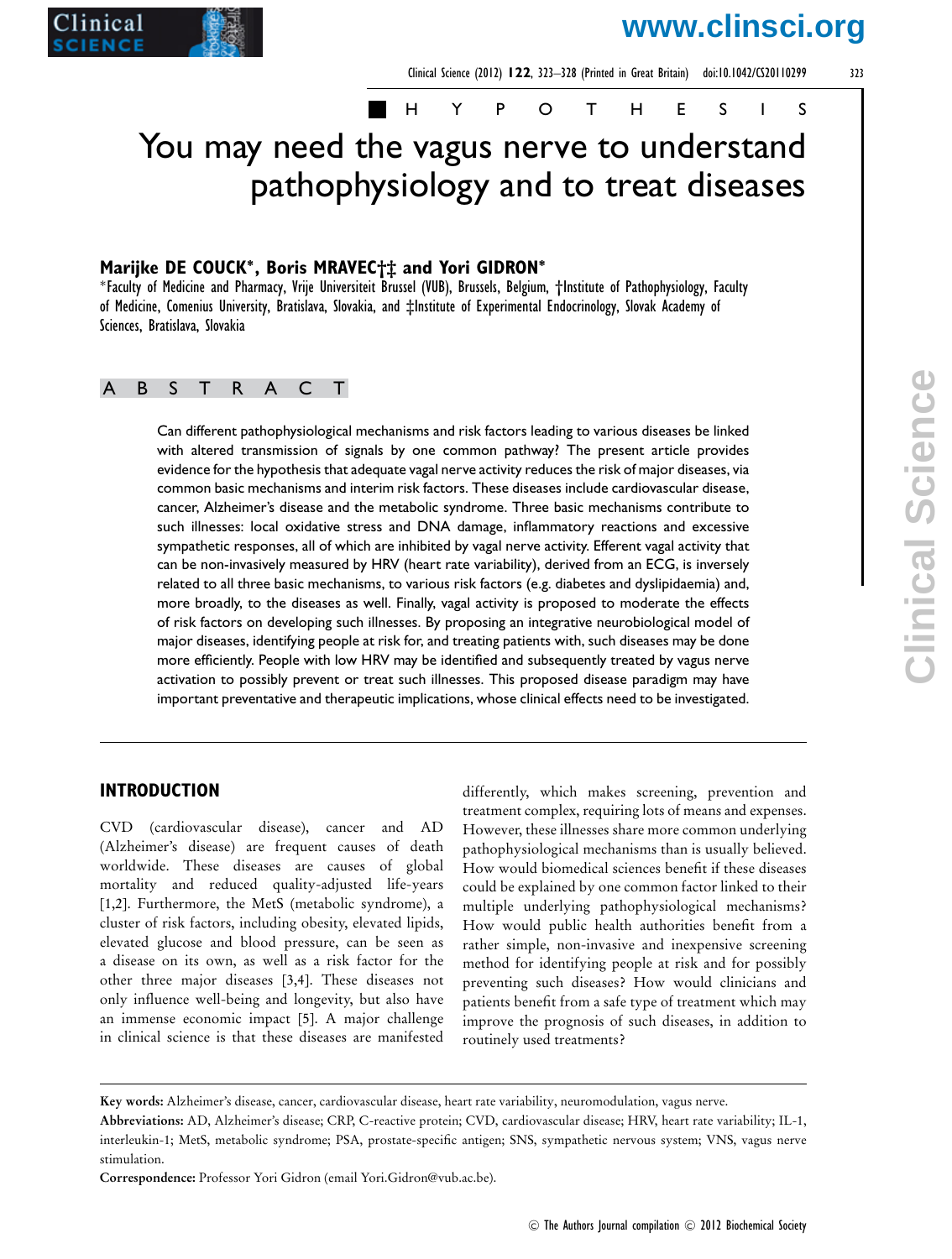We propose that the common pathway, unifying the aetiopathogenesis of the above-mentioned diseases, involves the vagus nerve. First, we hypothesize that low activity of the vagus nerve is a risk factor for the diseases (CVD, cancer and AD). Secondly, we theorize that inadequate vagal activity acts as a risk factor for these diseases by exacerbating their common underlying mechanisms (e.g. inflammation). Thirdly, we hypothesize that vagal activity moderates and statistically interacts with these underlying mechanisms and with disease risk factors (e.g. diabetes) in predicting the risk of these diseases.

These hypotheses led us to propose an integrative explanatory model linking high vagal nerve activity with a reduced risk of and improved prognosis in CVD, cancer and AD, via modulation of their aetiological mechanisms and risk factors. Furthermore, we hypothesize that, in the presence of risk factors, high vagal activity plays a protective role against these diseases. Consequently, activating the vagus nerve may in future serve as an additional treatment for such diseases, reflecting the protective role of this cranial nerve.

## **UNDERLYING MECHANISMS LEADING TO THE DISEASES**

CVD, cancer and AD are characterized by morphological and functional abnormalities at the cellular level or by the formation of abnormal materials, including atherosclerotic plaque formation (in CVD) and  $\beta$ amyloid plaques as well as neurofibrillary tangles (in AD), whose progress depends on key micro-environmental signals. Three basic mechanisms, namely oxidative stress and DNA damage, excessive inflammation, and excessive SNS (sympathetic nervous system) activity, play crucial roles in these diseases as well as in the MetS. To understand our hypothesis, we explain the role of the three mechanisms in these diseases, and thereafter their modulation by the vagus nerve.

#### **Oxidative stress**

Oxidative stress occurs when there is an imbalance between oxidants and antioxidants in favour of the former, a process subsequently leading to DNA damage. This is aetiological to coronary heart disease [\[6\]](#page-4-4) via oxidation of LDL (low-density lipoprotein)-cholesterol and promotion of inflammation in the atherosclerotic plaques of coronary arteries [\[7\]](#page-4-5). Oxidative stress is pivotal in transformation of cells to malignant ones as it contributes to DNA mutations, especially if key tumour suppressor genes and pro-oncogenes are affected [\[8\]](#page-4-6). Oxidative stress is also increased in stroke and can lead to DNA damage in brain tissue [\[9\]](#page-4-7). In AD, oxidative stress induces neuronal apoptosis [\[10\]](#page-4-8).

#### **Inflammation**

Inflammation refers to the recruitment of immune cells to a tissue that is under 'stress' from injury, irritation and infections, and, if excessive in extent and time, constitutes a major contributing factor to various chronic diseases. Inflammation has been shown to play pivotal roles in CVD, particularly in atherosclerosis, manifested by recruitment of immune cells (e.g. macrophages) to arterial lesions. Inflammation also promotes factors that lead to plaque rupture, such as plaque destabilization and elevated blood pressure, and promotes thrombosis [\[11\]](#page-4-9). In cancer, inflammation promotes escape from apoptosis by inhibiting tumour suppressors (e.g. p53) at early stages, and promotes angiogenesis (e.g. via vascular endothelial growth factor) and metastasis (via matrix metalloproteinases and adhesion molecules) at later stages [\[12](#page-5-0)[,13\]](#page-5-1). In AD, inflammation may mediate the detrimental effects of  $\beta$ -amyloid peptides on brain neurons, leading to neurodegeneration [\[14\]](#page-5-2).

#### **Excessive SNS activity**

SNS activity refers to increased activity in sympathetic nerves, and elevated plasma adrenaline (epinephrine) and noradrenaline (norepinephrine), also indexed by an increased heart rate and other stress markers. SNS activity plays roles in CVD by contributing to vascular wall injury due to inducing vasoconstriction and increasing blood pressure, eventually contributing to atherosclerosis and ischaemia [\[15\]](#page-5-3). In cancer, sympathetic neurotransmitters influence the direction of the metastatic pathway and their blockade may slow down metastasis [\[16\]](#page-5-4). In AD, there is diminished cerebral blood flow, possibly due to excessive SNS activity, which is counteracted by vagal enhancing medication [\[17\]](#page-5-5).

These three aetiological mechanisms, namely oxidative stress and DNA damage, inflammation and excessive SNS activity, contribute to interim disease end points, such as hypertension, dyslipidaemia and diabetes mellitus [\[18\]](#page-5-6), which are risk factors on their own for CVD, cancer and AD [\[19\]](#page-5-7). These interim disease end points can culminate in the MetS, another risk factor for these diseases [\[3](#page-4-1)[,4](#page-4-2)[,20\]](#page-5-8). Our main focus, however, is on the three diseases mentioned above. Can oxidative stress, inflammation and SNS activity, other known risk factors and diseases all be linked to the alteration of one common protective pathway?

## **HYPOTHESIS 1: ADEQUATE VAGAL ACTIVITY PREDICTS THE REDUCED RISK OF DISEASES AND IMPROVED PROGNOSIS**

We consider low vagal activity to be a risk factor of diseases and poor prognosis. Activity of the efferent vagal pathways can be measured non-invasively via determination of HRV (heart rate variability). Evidence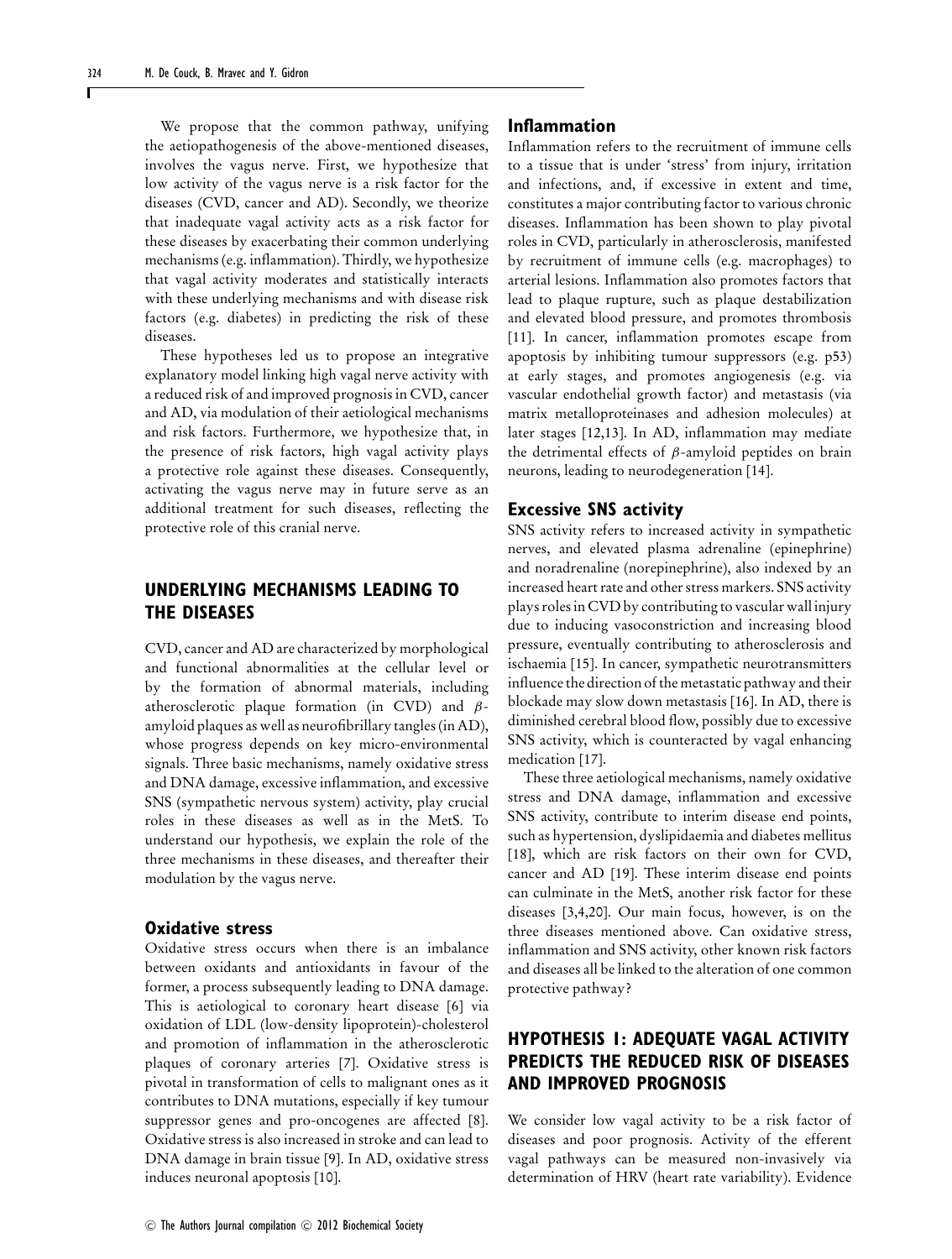from correlation studies shows that HRV is inversely correlated with the risk of, and with poor prognosis in, CVD [\[22,](#page-5-9)[23\]](#page-5-10). Furthermore, HRV is positively correlated with longevity in cancer [\[24\]](#page-5-11) and with better cognitive performance in AD [\[25\]](#page-5-12) in some studies, independent of confounders. Finally, vagus activity is inversely related to the presence of components of the MetS and to the risk of having the MetS [\[26\]](#page-5-13). HRV is also inversely related to other interim risk factors (e.g. diabetes, hypertension and dyslipidaemia) for the above diseases. How can vagus nerve activity reduce the risk of these diseases?

# **HYPOTHESIS 2: THE VAGUS NERVE MODULATES THE PATHOPHYSIOLOGICAL MECHANISMS CONTRIBUTING TO DISEASES**

Anatomically, the motor (efferent) pathways of the vagus nerve descend from the nucleus ambiguous and nucleus dorsalis nervi vagi in the brainstem to many visceral organs, including the lungs, heart, pancreas and gastrointestinal tract, bridging these organs with the CNS (central nerve system). Physiologically, the vagus has a communicative (mediating) and homoeostatic (modulating) role. The sensory (afferent) vagal pathways that terminate in the nucleus of the solitary tract transmit a wide range of signals to the brain, reflecting its mediating role. Importantly, experimental research has revealed that the vagus nerve informs the brain about peripheral inflammation that is signalled via vagal-paragangliaexpressing receptors for IL-1 (interleukin-1) [\[27\]](#page-5-14).

Evidence exists for the modulatory role of the vagus in the three aetiological mechanisms in general and in the diseases we discuss specifically. VNS (vagus nerve stimulation) reduces oxidative stress [\[28\]](#page-5-15) and specifically DNA fragmentation in CVD [\[29\]](#page-5-16). Furthermore, an acetylcholine agonist inhibited cell proliferation and increased the levels of the tumour suppressor protein p53 in experimental studies [\[30\]](#page-5-17), which may have implications for preventing tumorigenesis. However, acetylcholine-enhancing drugs were found to promote tumour cell proliferation in other studies [\[31\]](#page-5-18). Nevertheless, we propose that the vagus nerve is a more complex homoeostatic system, which operates via multiple neurotransmitters and affects several systems (cardiovascular, neuroendocrine and immunological) [\[32\]](#page-5-19), which may explain its proposed protective role. Concerning inflammation, the vagus nerve triggers modulatory anti-inflammatory effects at local and systemic levels: the descending vagus (operating via local  $\alpha_7$  nicotinic acetylcholine receptors on monocytes) and the systemic HPA (hypothalamic– pituitary–adrenal) axis [\[32\]](#page-5-19). In CVD patients, vagal activity is inversely correlated with inflammation [\[33\]](#page-5-20) and, in an animal model of cerebral haemorrhage, cholinergic anti-inflammatory effects were found as well [\[34\]](#page-5-21). Finally, vagal activity normally counteracts the sympathetic nervous system [\[35\]](#page-5-22), a finding specifically demonstrated in ischaemia [\[36\]](#page-5-23).

# **HYPOTHESIS 3: THE ACTIVITY OF THE VAGUS NERVE INTERACTS WITH THE PATHOPHYSIOLOGICAL MECHANISMS AND RISK FACTORS IN PREDICTING DISEASE**

In addition to conceptualizing decreased vagal activity as a risk factor for these three major diseases, the vagus nerve may also exert modulatory (interactive) effects. Activity of this nerve can statistically interact with two groups of variables. The first group includes the mechanisms described above, whereas the second includes other contributing risk factors (e.g. hypertension and diabetes). Low vagal activity may also interact with genetic susceptibility, which could explain why, in people with the same low vagal activity, some may develop AD, whereas others develop cancer or CVD. The hypothesized interaction could take the following form: in the presence of these additional risk factors (e.g. diabetes), high HRV is expected to reduce the risk of disease onset or of poor prognosis. Evidence for such an interaction was shown by Sajadieh et al. [\[37\]](#page-5-24), who demonstrated the synergistic interaction of low HRV with high CRP (C-reactive protein) levels to contribute to future death and myocardial infarction. In that study, low vagal activity potentiated the effects of CRP on prognosis. Furthermore, we recently found that high vagal activity moderates the effects of cancer stage on the tumour marker PSA (prostate-specific antigen) in prostate cancer patients (M. De Couck, J. De Grève, D. Van Brummelen and Y. Gidron, unpublished work). In patients with low vagal activity, those with a severe cancer stage had higher PSA levels at 1 year compared with patients with milder stages. In contrast, in patients with high vagal activity, the cancer stage did not predict PSA levels at 1 year. [Figure 1](#page-3-0) depicts in a general schematic manner the protective interactive role of the vagus nerve, hypothesized to exist in all diseases described above. Theoretically, it is possible to have a risk factor, for example hypertension, and adequate vagal activity, possibly since the risk factor can result from other causes, such as genetics, environment or other acute diseases. High basal vagal activity is expected to moderate its negative effects, hence the interaction between HRV and the disease risk factor.

#### **INTEGRATIVE MODEL**

The evidence given above can be combined into one integrative model (see [Figure 2\)](#page-3-1). Adequate vagal activity can be understood as a protective factor in the risk and prognosis of CVD, cancer and AD. At the first stage, the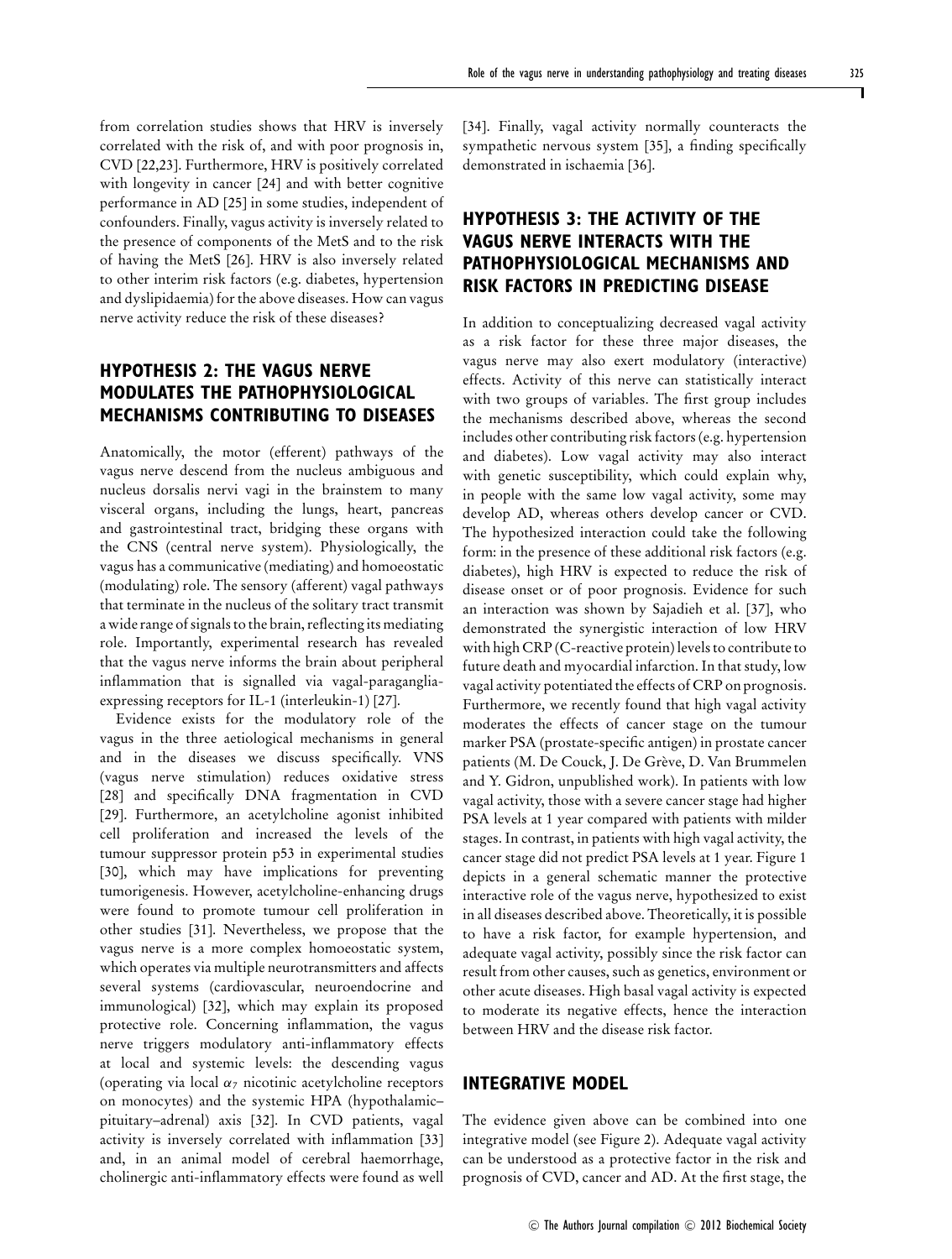<span id="page-3-0"></span>

**Figure 1 A general scheme of the hypothesized interactive (protective) role of the vagus nerve, as evaluated by HRV, with risk factors in predicting general disease risk**

vagus nerve inhibits the basic underlying mechanisms, which are aetiological to these diseases. In addition to its neuroimmune homoeostatic role [\[38\]](#page-5-25), we expand this to modulating oxidative stress and the SNS. Consequently, at the second stage, the risk of developing interim risk factors and the MetS is reduced by vagus nerve activity. All of these processes together lead to a reduced risk and better prognosis of the diseases.

It is important to note that the interim risk factors and the MetS are diseases on their own and can be seen as contributing risk factors for the development of CVD, cancer and AD. Furthermore, vagus nerve activity also interacts with the mechanisms and risk factors and is thus a moderator (see [Figure 1\)](#page-3-0). This understanding represents a new integrative model of the aetiology of these diseases [\(Figure 2\)](#page-3-1).

## **CAVEATS AND FUTURE DIRECTIONS TO TEST THE HYPOTHESIS**

The proposed model rests on converging evidence; however, we lack more longitudinal and experimental evidence linking vagal activation with reduced risk of these three diseases. Furthermore, no study has tested whether such activation inhibits the three mechanisms and risk factors, and thus leads to a lower risk of these diseases. In addition, it is important to keep in mind that there might be bi-directional effects between vagal activity and several of the mechanisms and risk factors. Yet, given the strong genetic component in vagal activity [\[39\]](#page-5-26), the role of insufficient activity of this cranial nerve in preceding these underlying mechanisms and in contributing to the diseases cannot be easily dismissed. Furthermore, vagotomy was found to lead to worsening of such conditions, for example metastasis [\[40\]](#page-5-27). Finally,

<span id="page-3-1"></span>

**Figure 2 Integrative model: vagal activity as a protective factor in the risk and prognosis of CVD, cancer and AD**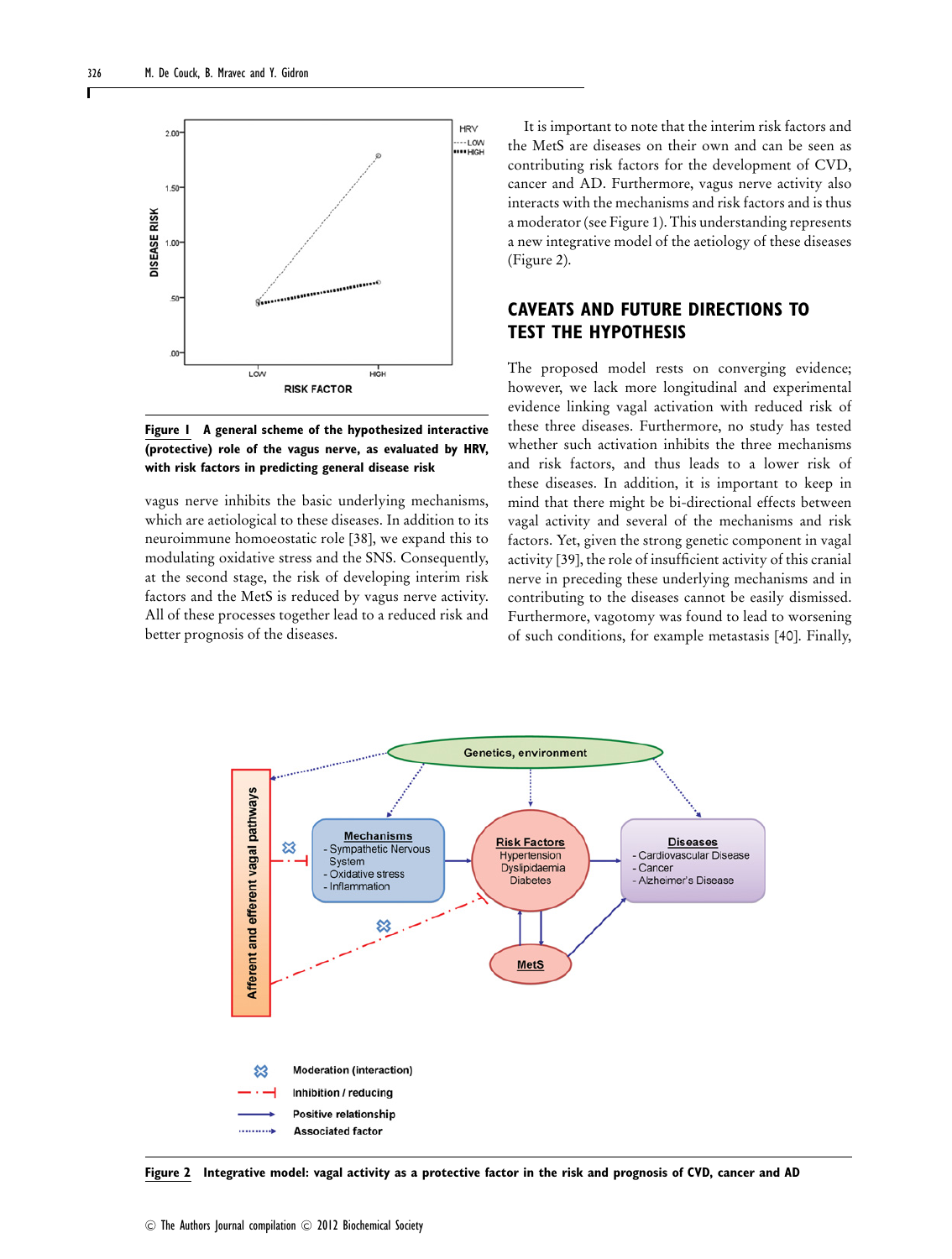| Design                                                         | Detail                                                                                                               | Level of evidence |
|----------------------------------------------------------------|----------------------------------------------------------------------------------------------------------------------|-------------------|
| Longitudinal studies<br>Moderation studies                     | Does baseline HRV predict onset of diseases over 10 years?                                                           | <b>Medium</b>     |
|                                                                | Does baseline HRV predict prognosis in diseases?<br>Do baseline HRV and oxidative stress interact in predicting risk | Medium            |
|                                                                | of the diseases?                                                                                                     |                   |
| Mediation analysis to test the pathophysiological<br>mediators | Do biomarkers of inflammation, oxidative stress and SNS<br>mediate the link between HRV and prognosis in diseases?   | Medium/high       |
| Experimental (RCT)                                             | The effects of vagal-activating treatments (e.g. vagus nerve<br>stimulation) on prognosis in diseases                | High              |

<span id="page-4-10"></span>**Table 1 Proposed studies for testing our hypothesis (examples and level of evidence)** RCT, randomized controlled trial.

studies need to examine the role of vagal activity in more acute diseases, such as infectious diseases, possibly revealing the limits of such a model. We have not described the relevance of this model to other diseases or pathological conditions. For example, our model is of relevance to chronic pain. The three pathophysiological mechanisms are related to chronic pain [\[41–](#page-5-28)[43\]](#page-5-29), and vagal activity is inversely related to pain [\[44\]](#page-5-30). Finally, vagal activation results in brain activity which is partly incongruent with the pattern observed in pain [\[45\]](#page-5-31). Future studies need to examine this model in relation to other conditions. Another limitation is that HRV may only partly represent the activity of the vagus nerve, since it may primarily reflect cardiac vagal activity. Nevertheless, there is evidence that HRV is strongly correlated with vagal activity [\[46\]](#page-5-32). HRV is also related to all of the variables described in our model, including peripheral oxidative stress, inflammation, SNS activity and to the disease end points.

[Table 1](#page-4-10) presents the studies that can be performed to test our hypotheses. Different study designs, details of such studies and the level of evidence as a result of their design rigor are shown. These include prospective and experimental studies, and we provide examples of such proposed studies. Measuring markers of the three pathophysiological mechanisms will shed light on their hypothesized role in the proposed model. Experimental studies testing the effects of vagal stimulation, such as HRV biofeedback or medication, on the mechanisms and disease end points would fully test this model. Once all levels of evidence have been observed, the scientific validity and clinical significance of the model could be determined.

### **CONCLUSIONS**

Our hypothesized model explains results of epidemiological studies linking high vagal activity with lower risk of diseases. This hypothesized framework expands a previous model in cancer [\[47\]](#page-5-33) to other diseases, all of which are the main causes of morbidity and mortality. The proposed integrative model can enable researchers and clinicians to understand the aetiopathogenesis of different diseases characterized by the alteration of common biological variables, identify people at risk and possibly treat patients with such diseases more efficiently. The non-invasive index of vagal activity, HRV, could be used in population surveys to easily identify people who may benefit from monitoring and preventative interventions to reduce illness burden and economic costs by vagalactivating interventions (e.g. vagus nerve stimulation).

#### **FUNDING**

This work was supported by Reliable Cancer Therapies (to Y.G.).

### **REFERENCES**

- <span id="page-4-0"></span>1 Mathers, C. D., Boerma, T. and Ma Fat, D. (2009) Global and regional causes of death. Br. Med. Bull. **92**, 7–32
- 2 World Health Organization (2003) World Health Report 2003: Shaping the Future, WHO, Geneva
- <span id="page-4-1"></span>3 Johansen, D., Stocks, T., Jonsson, H., Lindkvist, B., Bjorge, ¨ T., Concin, H., Almquist, M., Häggström, C., Engeland, A., Ulmer, H. et al. (2010) Metabolic factors and the risk of pancreatic cancer: a prospective analysis of almost 580,000 men and women in the Metabolic Syndrome and Cancer Project. Cancer Epidemiol. Biomarkers Prev. **9**, 2307–2317
- <span id="page-4-2"></span>4 Arnlöv, J., Ingelsson, E., Sundström, J. and Lind, L. (2010) Impact of body mass index and the metabolic syndrome on the risk of cardiovascular disease and death in middle-aged men. Circulation **121**, 230–236
- <span id="page-4-3"></span>5 Tarride, J. E., Lim, M., DesMeules, M., Luo, W., Burke, N., O'Reilly, D., Bowen, J. and Goeree, R. (2009) A review of the cost of cardiovascular disease. Can. J. Cardiol. **25**, 195–202
- <span id="page-4-4"></span>6 Nagayoshi, Y., Kawano, H., Hokamaki, J., Miyamoto, S., Kojima, S., Shimomura, H., Tsujita, K., Sakamoto, T., Yoshimura, M. and Ogawa, H. (2005) Urinary 8-hydroxy-2 -deoxyguanosine levels increase after reperfusion in acute myocardial infarction and may predict subsequent cardiac events. Am. J. Cardiol. **95**, 514–517
- <span id="page-4-5"></span>7 Westhuyzen, J. (1997) The oxidation hypothesis of atherosclerosis: an update. Ann. Clin. Lab. Sci. **27**, 1–10
- <span id="page-4-6"></span>Valko, M., Izakovic, M., Mazur, M., Rhodes, C. J. and Telser, J. (2004) Role of oxygen radicals in DNA damage and cancer incidence. Mol. Cell. Biochem. **266**, 37–56
- <span id="page-4-7"></span>9 Cherubini, A., Ruggiero, C., Polidori, M. C. and Mecocci, P. (2005) Potential markers of oxidative stress in stroke. Free Radical Biol Med. **39**, 841–852
- <span id="page-4-8"></span>10 Kruman, I., Bruce-Keller, A. J., Bredesen, D., Waeg, G. and Mattson, M. P. (1997) Evidence that 4-hydroxynonenal mediates oxidative stress-induced neuronal apoptosis. J. Neurosci. **17**, 5089–5100
- <span id="page-4-9"></span>11 Ross, R. (1999) Atherosclerosis: an inflammatory disease. N. Engl. J. Med. **340**, 115–126